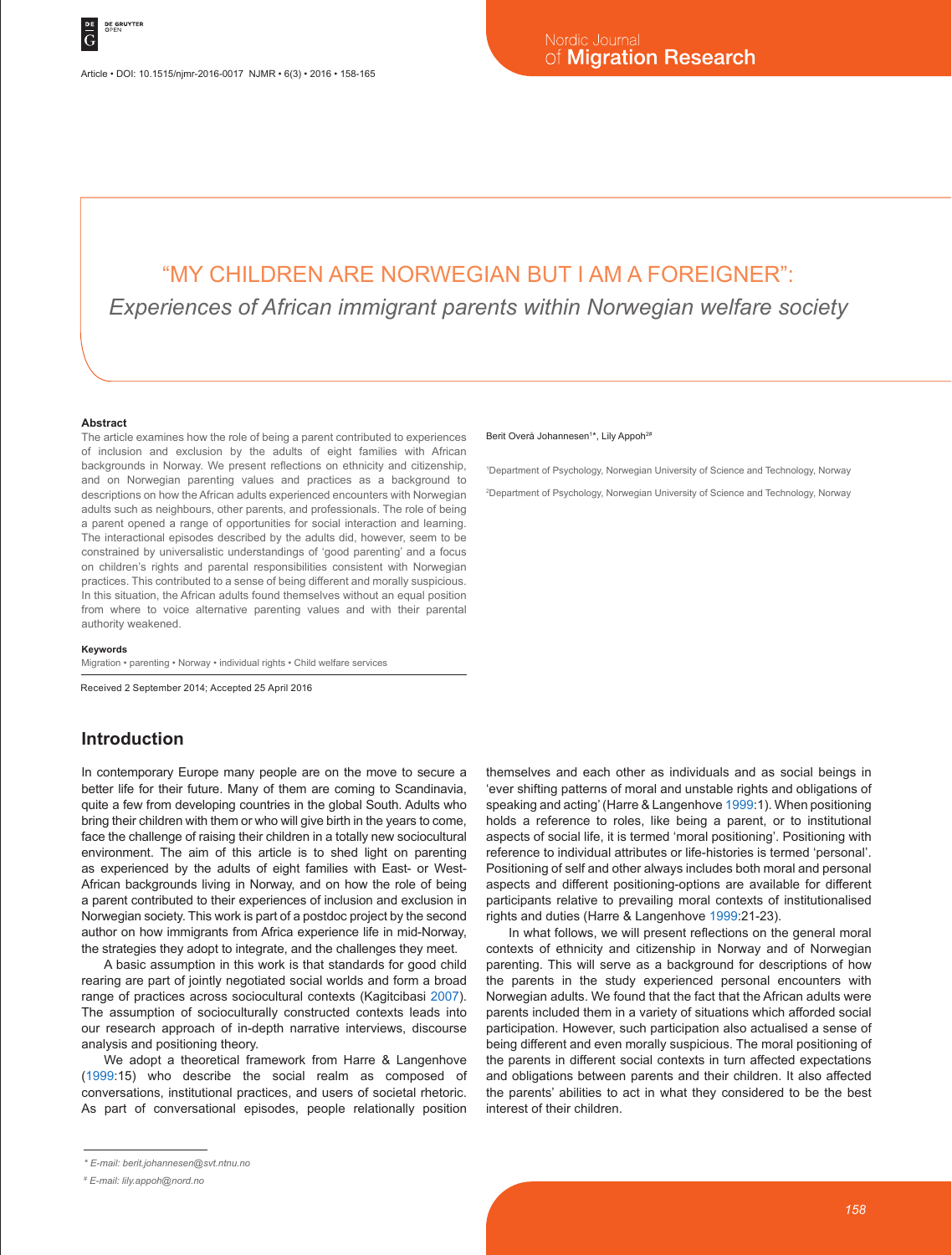### **The moral context of ethnicity and citizenship in Norway**

In her analyses of Norwegian public discourses concerning immigration issues and Norwegian identity, anthropologist Marianne Gullestad (2002) points out that historically an active cultivation of homogenous cultural aspects and feelings of nationalism was at the core of Norwegian nation building. High levels of taxation and economic redistribution have secured a certain standard of welfare within the population. One aspect of extensive economic redistribution is a large bureaucracy and a tendency of 'clientification' of large groups of citizens who depend on the welfare state to secure their institutionalised rights. Gullestad argues that these mentioned historical and structural conditions have contributed to the emergence of 'stability' as a central cultural value related to power balance among citizens. Economic globalisation with its gap between capital and national cultures and between rich and poor makes people worry about a possible loss of welfare and life quality. As a defensive response to such worries, we have seen the rise of an imagined moral community in Norway. This imagined community and feeling of being similar ('sameness') has been strengthened through a focus on national values and implicitly establishes oppositions such as 'difference', 'hierarchy', 'inequality' and 'diversity' (Gullestad 1991:15;Gullestad 2002). With stability and sameness as cultural values such oppositions mainly have negative connotations. Ideals of a stable welfare state may thus contribute to a division between available moral positions of 'immigrants' and 'Norwegians'.

In recent research, several authors have pointed to a need to further develop, nuance and rethink conceptualisations of equality and sameness as introduced by Gullestad. Vike, Lidén & Lien (2001:12-16) differentiate between sameness as a premise for social interaction on the one hand, and equality as a principle for regulating social welfare on the other. They point to welfare-, education-, and work-and employment policies in Norway to exemplify institutions aimed at evening out social inequalities. Vike (2013) argues that the historic background of such institutions may play a more central role in the development of Norwegian national identities than noted by Gullestad. Vike, Lidén & Lien (2001) also differentiate conceptually between dimensions of equality and hierarchy, dimensions of equality and sameness, and dimensions of equality and autonomy.

In terms of equality and hierarchy Bruun, Jakobsen & Krøijer (2011:9) argue that the strong concern for equality among Scandinavians comes with certain values on the level of social interaction, and that value-mastering hierarchies emerge based on how individuals signal their ability and willingness to respect such social codes. If immigrants fail to acknowledge taken for granted norms and values they may be placed low in value-mastering hierarchies.

Vike, Lidén & Lien (2001:23) discuss the dynamics of individuality and citizens' self-government relative to institutions of power such as the national state. In the Norwegian case, it is characteristic that citizens deeply trust the government to fend for their interests. The fact that the concept of 'folket' (the people) has been closely entangled with the nation (Hagelund & Brochmann 2010: 143) underscores this. Vike (2013) traces this citizens' trust to a historical tendency of people grouping and organising based on shared interests as in collective movements and interest-organisations. This established a public social context which later gained a central role in the establishment of the welfare state (Vike 2013:191). In the welfare state all citizens are formally members of educational-, health- and social care programs which are shaped to secure their basic interests. Personal positioning

within the Norwegian welfare context is thus powered by the moral context of how citizens manage their individual, but institutionalised memberships. According to Hagelund & Brochmann (2010:145-6), solidarity with the welfare system is a core duty of citizens in Norway infused with subtle moral connotations of social respectability and legitimacy.

Related to equality and sameness Lidén (2001) develops the paradox that taken for granted sameness can lead to discrimination of immigrants. Through ethnographic work in Norwegian schools she describes how the teachers define the context of interaction based on established norms of what constitutes the relevant knowledge base within the Norwegian egalitarian school system. Children's contributions in terms of expressed knowledge are always evaluated based on the given norm, and background knowledge possessed by children will turn out as more or less relevant to the teacher and more or less correct depending on the cultural background of the child. When differences between children are overlooked and knowledge gained in other contexts than the Norwegian one is made irrelevant, being different automatically means not fulfilling the norm. The taken for granted base of national values and knowledge, together with a focus on treating every child in the same manner when evaluating their expressed knowledge, can then lead to systematic discrimination within the school system (Lidén 2001:81-82).

A base of established values and knowledge exists also with regard to parenting in Norway.

### **Contemporary Norwegian parenting values and practices**

Contemporary ideals of parental care in the Norwegian context are heavily influenced by claims made by the British attachment theorist John Bowlby (1969). According to Bowlby (1969), children have an inborn need for parental love and protection as well as a need to develop personal autonomy. According to attachment theory, these needs are best met by caregivers who are emotionally warm and who support the child's initiatives in a non-intrusive but challenging manner. This sensitivity of the caregiver is assumed to be mirrored in universally recognizable 'attachment behaviours' displayed by the child (Ainsworth 1989). In Norway, the influence of attachment theory has contributed to a 'growing awareness of child exposure and vulnerability' as noted by Hennum (2014:446). A 2012 Norwegian official report on how to secure the development of children, advised for attachment behaviour as an indicator to evaluate whether children receive good enough care (NOU 2012:5).

Western parenting styles have been described as typically low in physical contact (Morelli & Rothbaum 2007). In the Norwegian case, this may be exemplified by parents negotiating with children instead of physically controlling and directing them, waiting for children to get themselves dressed instead of dressing them, letting them walk instead of carrying them, or making children sleep alone instead of together with parents or siblings. This parenting style is usually high in face-to-face interaction and verbal interaction. Much in line with this, Gullestad (1996:36-37) found that situations where Norwegian parents exercise control over children are largely characterised by discussions, negotiations and compromise. Low physical contact is balanced with high sensitivity in the parent towards the emotional needs of the child (Morelli & Rothbaum 2007). Hennum (2002) notes that middle-class Norwegian parents see it as an expression of their love and support when they engage in children's extracurricular activities such as football or music band. Mothers from the rich elite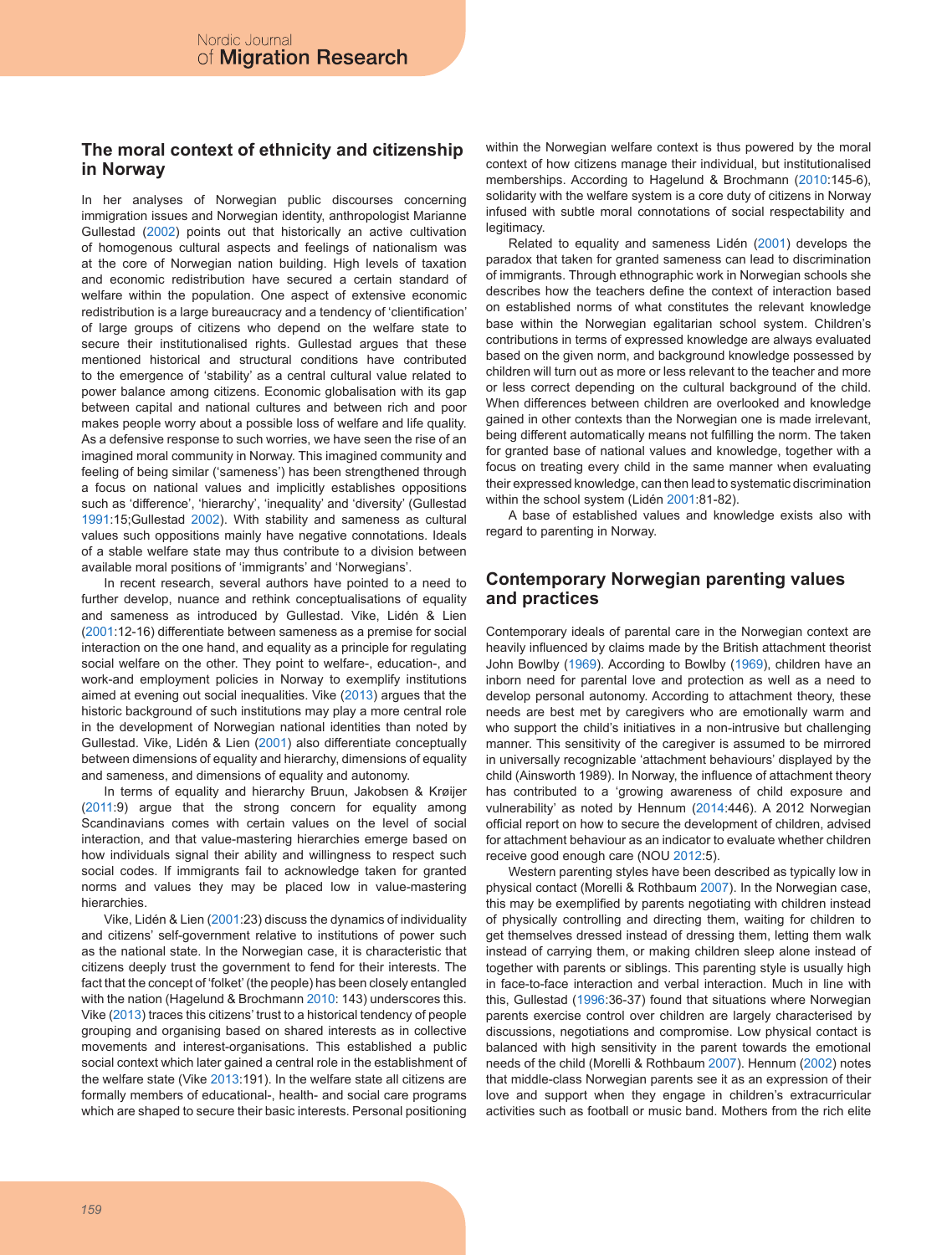in Norway engage even more intensively in the leisure activities of their children and while most children in Norway attend kindergarten and after school programs, elite mothers tend to keep their children at home in order to protect them from the hostility of the world outside the family (Aarseth 2014).

Critics of the universal claims made by attachment theory with regard to attachment behaviour and caregiver sensitivity point out that parenting styles, parent-child relationships, and children's typical developmental paths, are relative to more general sociocultural value systems (Morelli & Rothbaum 2007; Chapin 2013). According to Morelli & Rothbaum (2007) individual rights-based modern societies are typically guided by the described 'ethics of autonomy'. Other societies may rather be guided by 'ethics of community' with a focus on duty and explicit hierarchy. Parent-child relations are here typically characterised by bodily closeness while face-to-face contact and verbalisations of individual needs and wants are less frequent. The timing of parental acts of care is such that infants' needs are taken care of in a preventive manner based on adult perception and without explicit verbal recognition. This can be exemplified by studies of child rearing in Sri Lanka (Chapin 2013). Here, adults rarely asked the opinion of children or what they might want. Being opinionated or wanting to act contrary to the wish of others was seen as immature behaviour and diminished with increasing age. These children grew to be relationally oriented with a focus on the best interests of their group. In line with this a comparative study on parenting in Norway and Somalia shows that the Somali parents who were interviewed found it important to teach their children to respect them, whereas the Norwegian participants highlighted the importance of showing their children love and respect (Hundeide 1995).

## **Methods**

The families in the study live in small- and medium-sized towns in middle Norway. Five of the families came to Norway as refugees, one family came as asylum seekers, and the parents of two families came as students. All the adults had at least basic education when they arrived in Norway. Some had higher education and some had started higher education but had their schooling interrupted. After five years or more most of them were managing fairly well in Norway both in terms of employment and housing and in this sense they were 'ordinary' Norwegian citizens. For this study, the families were recruited based on the number of children (at least three) and the number of years spent in Norway (at least five). The table contains an overview of the families. The parents are not presented by their real names.

| <b>Parents</b>  | <b>Family composition</b><br>2012                                               | <b>Employment 2012</b>                                                                 |
|-----------------|---------------------------------------------------------------------------------|----------------------------------------------------------------------------------------|
| Peter &<br>Jane | The youngest child is<br>18 and still living with<br>parents.                   | Peter: Part time, com-<br>merce and office.<br>Jane: full time, health<br>institution. |
| Tommy &<br>Rose | Four children are<br>still under the age of<br>18. None living with<br>parents. | Tommy: Job seeker.<br>Rose: Full time, health<br>institution.                          |
| John &<br>Mary  | The two youngest<br>children are 12 and<br>15 and still living with<br>parents. | John: Full time, commerce<br>and office.<br>Mary: Part time, health<br>institution.    |

| <b>Parents</b>    | <b>Family composition</b><br>2012                          | <b>Employment 2012</b>                                                                          |
|-------------------|------------------------------------------------------------|-------------------------------------------------------------------------------------------------|
| Hassan &<br>Amina | Three children<br>between 0 and 8 living<br>with parents.  | Hassan: Part time,<br>transportation.<br>Amina: Part time, health<br>institution.               |
| Aaron &<br>Ethel  | Four children between<br>0 and 5 living with<br>parents.   | Aaron: Full time, com-<br>merce and office.<br>Ethel: Education<br>Norwegian language.          |
| Linda             | Three children<br>between 9 and 15<br>living with mother.  | Linda: Part time cleaning,<br>full time university studies.                                     |
| Mark &<br>Elena   | Three children<br>between 0 and 12<br>living with parents. | Mark: Finishing higher<br>university education.<br>Elena: Maternal leave.                       |
| Festus &<br>Sara  | Five children between<br>4 and 10 living with<br>parents.  | Festus: Full time, com-<br>merce and office.<br>Sara: Finishing higher<br>university education. |

As researchers in the project, we are both women at the same age or older than the participating adults. The second author originates from Africa and has lived more than two decades in Norway; the first author is a native Norwegian. We have both raised children in Norway. We visited the participants two times in the summer and fall of 2012, first for an initial meeting to present the project and then again to interview them. The interviews lasted around 2 h and were recorded. In most cases all household members were present, but the parents did most of the talking. With a focus on everyday routines as well as specific episodes, they talked about how they settled, educated themselves, met people, found work, and cared for their children. After the interview, all families were followed up by way of phone calls or meetings. The study is registered at the Norwegian Data Protection Official for Research and follows the norms for informed consent and confidentiality.

Even though we did not specifically focus on issues of parenting in the questions we asked, 'parent' stood out as the most consistent position for the adults in terms of social interaction. Three themes emerged which we have labelled: parenting as a social arena, autonomous parenting, and intergenerational relations.

## **Parenting as a social arena**

One fundamental challenge noted by the adult family members with regard to settling down in Norway was to establish contact with Norwegians and build relationships. In this regard, their efforts to follow the activities of their children in their life outside the family turned out to become an important gateway to Norwegian society.

### *Meeting parents*

Hassan said "*through the children we got to know all the parents*". He described how the children's friends frequently visited their home and how the parents came to collect them in the evening. Parents also met when they took their children to football training or birthday parties, and in parents meetings in school. As for Mary and John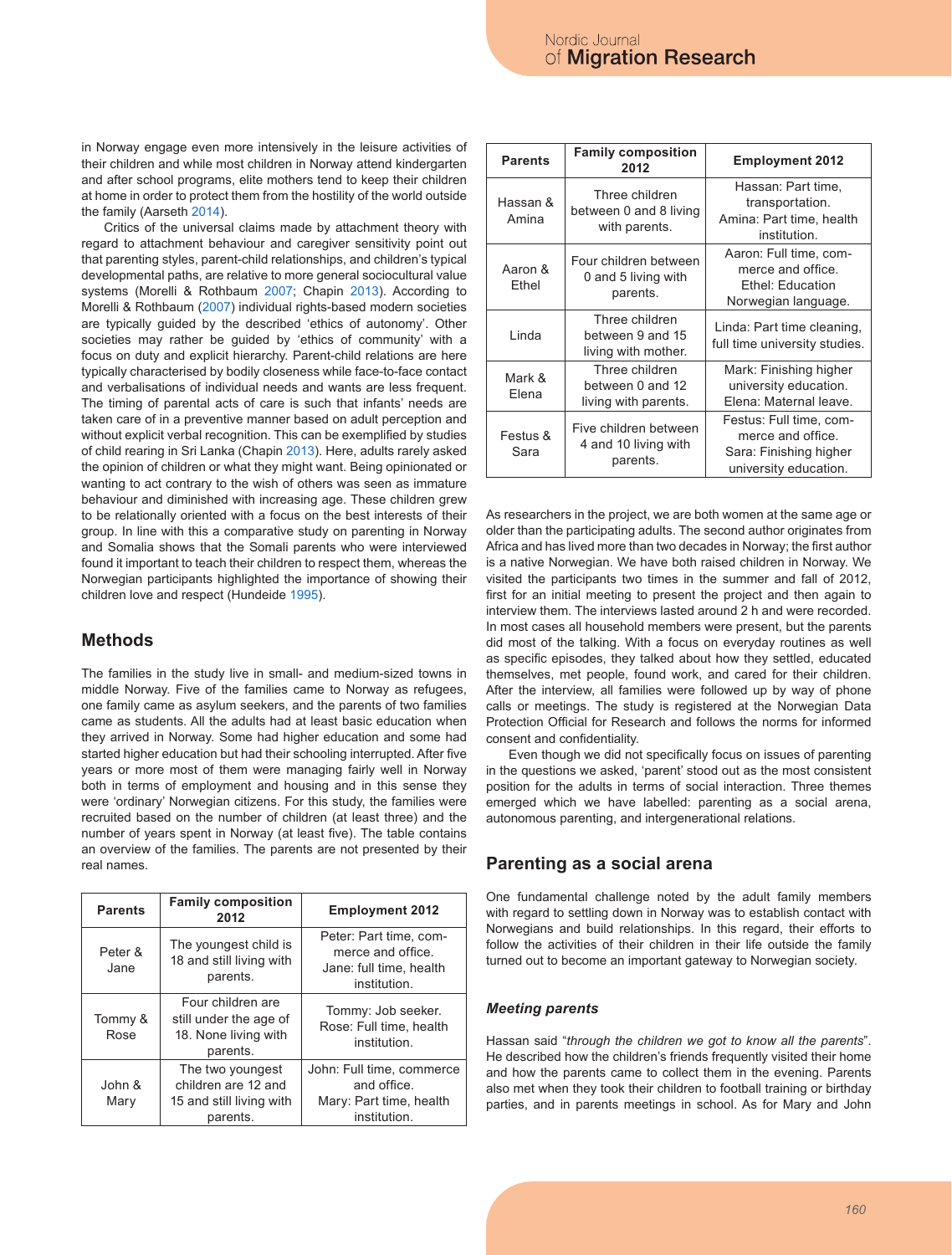one of their children was a member of the local school band. School bands have a long tradition and play a very important role on the national day of May 17 when children are celebrated as the future of the nation state. School band activities in general rest largely on parental volunteer work. Mary and John actively supported the band by taking part in fundraising and other activities. In Mary's experience, social and spatial contexts related to children were the most important places to meet Norwegian adults. And John added that "*because when they know that you have children, they tend to get closer to you because of the children*".

During the interview, John and Mary consistently talked about Norwegian parents in terms of a generalised 'them'. In a similar manner, the single mother Linda used the general term 'Norwegians'. Like John and Mary she noted an interest in her as a parent from other adults. She said: "*I have experienced that it is difficult to get in contact with Norwegians, but when you have children it is easier because children talk and when the Norwegian sees that their children have contact with other children they want to contact the parents to find out who the parents are of the child who is hanging out with their child*." Linda thus indicated that she felt an aspect of control in the interest Norwegian parents showed in her, and also that the interest was limited to her as a parent and not as a person. An experience of suspicion and control emerged also in the description Festus gave of episodes related to children's birthday parties. The first time one of his children was invited to such a party he went there together with the child expecting to be invited in to meet the host parents. However, he was left standing on the stairs with the clear impression that this was only for children. He went home with the notion that this is the Norwegian way of doing it. When the time came for his child to invite to a party he was very surprised to find that all the Norwegian parents came inside and sat down. This left him confused and with a certain uneasy feeling of being observed rather than included "*is it that they don't trust me with their kids or is it that … that maybe because me I didn't stand in the door and block it?*"

These examples illustrate how possibilities for personal interaction are constrained relative to the role as a parent and the moral context of the situation. All the parents experienced that engagement with children would open an interactional space relative to Norwegian adults. The social expectations were, however, not transparent to them. When they reflect back, they position themselves as opposed to a generalised group of Norwegian parents and convey an experience of being outsiders. Linda and Festus explicitly express that they felt an element of forced self-positioning in the interest shown by the other parents. For Festus, he felt that his home was invaded and speculates whether he was met by suspicion.

#### *Meeting neighbours*

Aaron and Ethel and their four young children had established their new home in a second floor apartment of a traditional Norwegian wooden house. Over time the fact that they lived on the second floor contributed to a problematic relationship with their downstairs neighbour who grew increasingly annoyed with the sounds of Aaron and Ethel's children. At the time of the interview, the situation was tense as the neighbour acted in what Aaron and Ethel perceived as a threatening manner. Ethel said it was difficult for her to understand the angry neighbour and that in Africa only people who intended to harm you would behave like this neighbour did, "*sometimes when I come from the preschool with the children and I want to take them inside the house they rather want to be outside running around, I say*  *no I do not have time now, I am about to cook dinner, and then they cry when we go upstairs. When they cry the neighbour opens the door and says "why do you disturb us.*"

Aaron said that they really never tried to irritate the neighbour. Rather they felt terrorised by his complaints and were worried that their children lost their freedom as they always had to be quiet. In this episode, the conflict is focused on the level of noise to accept from children. When Aaron and Ethel reached a point where they no longer could understand the reaction of their neighbour, they started to compare the situation with a possible African context. The situation then became a cultural issue related to what they saw as the right of their children to express themselves. The neighbour on his part seems to be claiming peace and quiet. According to Gullestad (1989), a desire for peace and quiet is a central theme in Norwegian culture used to justify, legitimate and induce social action without itself needing justification (p 85).

#### *Meeting professionals*

Festus and Sara also had mixed experiences with a neighbour during one summer when Festus was away working and Sara was looking after four children alone. The apartment was small for such a big family and thus difficult to keep tidy. Their neighbour expressed a lot of concern to Sara about her husband never being at home and eventually filed a report to the Child welfare authorities (CWS) claiming that the parents were neglecting their children. Norwegian citizens in general are expected to report cases where they suspect that children are suffering neglect or abuse. This is part of what Hennum describes as citizens self-government in Norway (Hennum  $2010$ 

Out of the eight families in the study, six had had some interaction with CWS-officials. In our reference to this interaction, we only have the parents' version of the story and no information from the CWSofficials to make a balanced account. The point is, however, not to argue the case of the parents, but to make visible how the moral context of everyday parenting is heavily influenced by institutionalised practices of the welfare state meant to secure citizens' individual rights.

According to Section 4-3 in the Norwegian Child welfare act, the CWS has the right and duty to make investigations when they receive reports from the public. As part of such investigations, they may demand to speak with the child or children alone in a separate room. In the case of Festus and Sara, the CWS intervened to pick up their children from kindergarten to talk with them before the parents came to fetch them. The case was later dismissed and the children were allowed home, but Festus was upset when he talked about this. He said "*because you know, you take these kids, because now you say you want to have dialogue with them. Fine, have a dialogue with them. But can you not first talk to us and say what is the issue here?*" In his protest Festus implicitly questions the positioning of himself and his wife by the CWS. By taking the children out of school without informing their parents first, the CWS representatives positioned Festus and Sara as not responsible and even as possibly harmful relative to their children. After two similar episodes with the CWS in different cities, Festus and Sara adopted an approach where they always made sure to update the teachers in preschool and school about their family situation concerning workload or absence of one parent or the other from the home. Through this forced selfpositioning they gained back control of their everyday life, but at the cost of exposing their private life. By adopting this strategy, Festus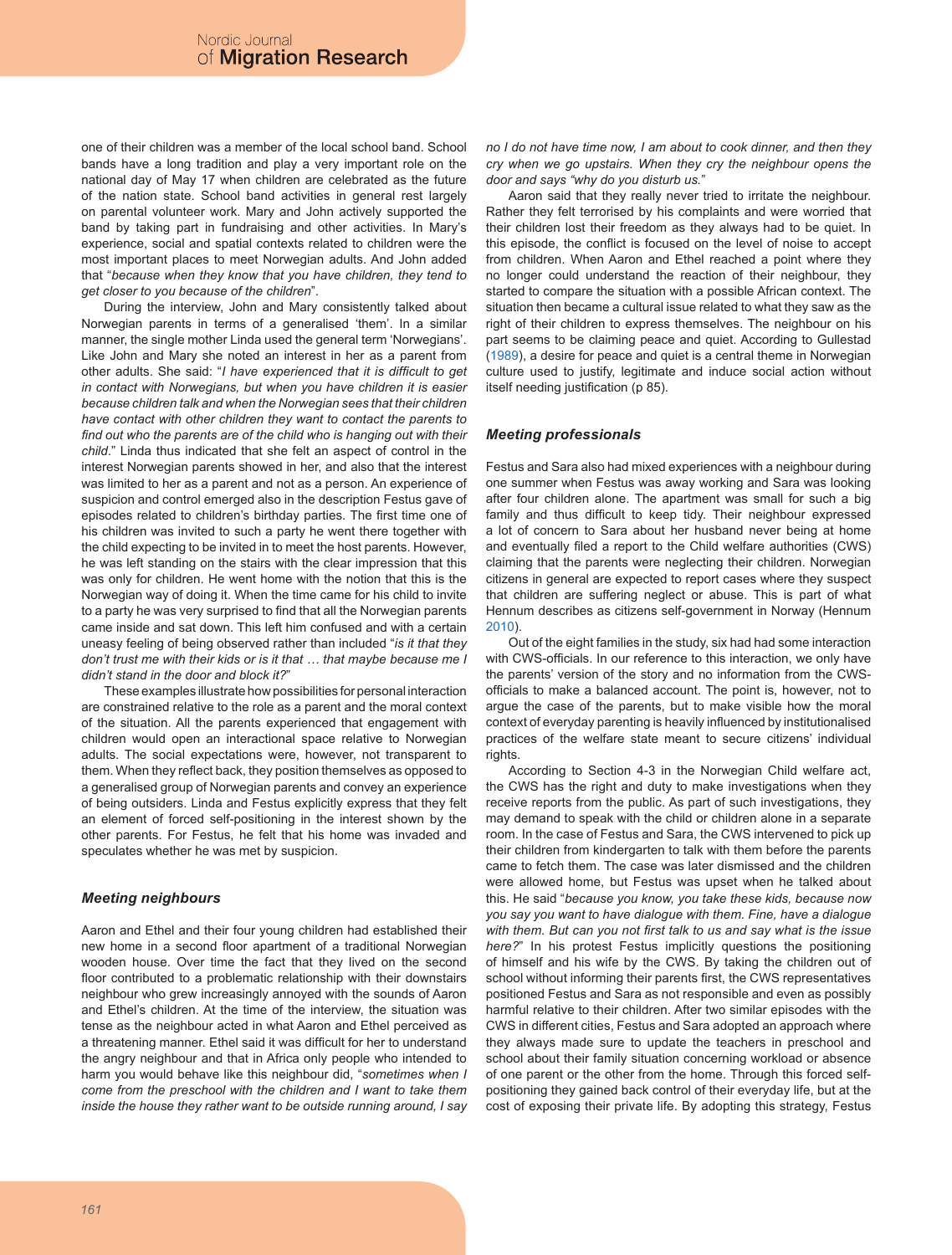and Sara gave in to a position of powerlessness relative to the CWS as expressed in what Hennum calls 'confessional narratives' (2011). By defining their situation of heavy workload and strained economy as a potentially difficult one for their children they implicitly accepted a definition of 'good parenting' in line with the Norwegian norm. In return, they were granted subject positions in dialogues with teachers and they avoided interventions by the CWS. Hennum points out that dialogue between parents and professionals built on confessional narratives function as technologies for professionals to control parenting (ibid). Mark and Elena had a similar experience as Festus and Sara in that their young children were picked up from school by the CWS without any warning. As in the case of Festus and Sara, the children were later returned to the parents. For Mark this episode made him very worried about the expectations from Norwegian society in general and teachers in particular with regard to parenting. Rather than opening up their privacy to the scrutiny of authorities, he and Elena developed a strategy where they closely monitored what their children said and did in order to pick up tacit information from the larger social context about sociocultural norms unknown to them. They used this information to manage their children and to avoid attention from the larger social context about their family life.

Rose and Tommy were the parents with the largest family in this study and they had also faced the largest challenges in terms of settling down in Norway. Their story with the CWS started just a few months after they arrived. The local refugee worker then started to bring a CWS officer on regular visits to their house. Later a female 'house friend' was introduced by the CWS. According to Rose she never really knew why these people came, or if they had some kind of official role. In addition to visiting Rose at home, the 'house friend' frequently picked up one of their adolescent children from school, treated him with food and asked him about the conditions at home. This all left Rose confused and uneasy and she did not know how to handle it. Some years later all the children under the age of 18 were picked up by the CWS and taken to different foster homes. The parents were taken completely by surprise when their children were picked up from school and preschool without warning and the CWS-officials came with a police escort to inform about it. Rose felt betrayed and ill-treated by the refugee office and by the 'house friend' and still did at the time of the interview. She narrated how she frequently saw one of her sons riding with his new foster parents in a car and how she worried that he was neglecting his school work. While he was still living with the parents, the boy liked to play football and she remembered how his friends always came to fetch him for training or matches. She was somewhat reluctant to let him go as she thought his schoolwork might suffer, but she still allowed it. During the interview, Rose implicitly argued her case by explicitly supporting Norwegian welfare state values such as 'paying tax' and 'managing on her own instead of relying on her children to take care of her', and repeated that she had never done anything wrong to deserve that her children were taken from her. By this, Rose made an effort to position herself in line with Norwegian cultural values of being self-sustained and autonomous and neither receiving unnecessary welfare benefits nor being a burdensome parent.

Two of the families who had adolescent and young family members on arrival, experienced family conflicts that would come to involve the CWS. Soon after John and Mary settled, their youngsters found local friends and stayed out late in the evenings. This led to some dispute over house rules. In this period of conflict, officials at the local refugee office and CWS intervened to inform the children about their legal and economic rights. Those who were already 18 were advised to move out from the home with support from the Norwegian Labour and Welfare Service (NAV). As a result, the youngsters moved out only 6 months after arriving in Norway, contrary to the wish of the parents. Hassan and Amina told a similar story. When they arrived in Norway, the family included two adolescent family members. After 3 weeks in Norway, these two boys had made many new friends who gathered in the family house. All were smoking heavily and Hassan and Amina were worried about the health of their baby. The weather was cold and the boys did not easily accept to smoke outside. This resulted in many quarrels in which the CWS got involved. Again a solution came when the boys moved to a rented apartment supported by NAV. Once on their own, the young boys from both the mentioned families dropped out of school. In both cases, the parents expressed disagreement with the CWS in their judgement of what was in the best interest of the children at the time. Mary says that in their case the CWS-officials later admitted that they made an unfortunate decision.

Like the CWS, the educational system is part of Norwegian welfare state structures and school and preschool constituted important arenas for the parents to learn about Norwegian society. Through kindergarten Aaron and Ethel learned about food traditions in Norway and about how children should dress to keep warm. They sometimes got messages from the teachers if clothes were too small or too old. This they received as useful guidance and thus positioned themselves as learners in need of knowledge about Norwegian parenting as held by the preschool teachers. In comparison, Festus and Sara also mentioned that they received messages from school about the clothing of the children. Festus got annoyed about this because clothing is expensive and he found the demands from school high such as when his son was told to buy a new jacket because he needed help to zip up the one that he had. In Norwegian preschools and schools, it is considered important that children become independent in terms of dressing themselves.

Mark and Elena had the impression that teachers considered immigrant parents in a different manner compared to Norwegian ones in terms of how they evaluated the living conditions of children. Mark said "*because in a way if my son or my daughter goes to school with a jeans unchanged for one week, then they (the teachers) consider it as a problem. If a Norwegian does the same thing, that is not a problem for the teachers. But if it is you, you can even get a note that it seems you haven't been checking your child. And there are lots of friends with my son and they don't interview them to see how they live, but the issue is, with my son and my daughter, they are kind of speculating, what are you doing at home, what are you eating? Are they giving you this and that? Do you know that you are to get this*?" Among other things, these examples show that children's clothing is an issue which is very much part of the moral context of parenting. The parents express that they were expected to secure certain explicit standards of clothing. If they failed to do so, or failed to acknowledge the importance of the standard, they found themselves in a position where they had to account for their parenting abilities. Another point to make with regard to Mark's reflections is that his comments about how the teachers question their children about their home environment, resembles the story Rose told about how her son was examined by their 'house friend' about the family situation. It also resembles the confessional narratives Festus and Sara volunteered to their kindergarten teachers. In all cases, the efforts of professionals to secure the welfare and individual rights of the children invoked moral contexts where the parents were forced to position themselves relative to certain parenting standards. In the case of the young adults who were advised to move out from their family home the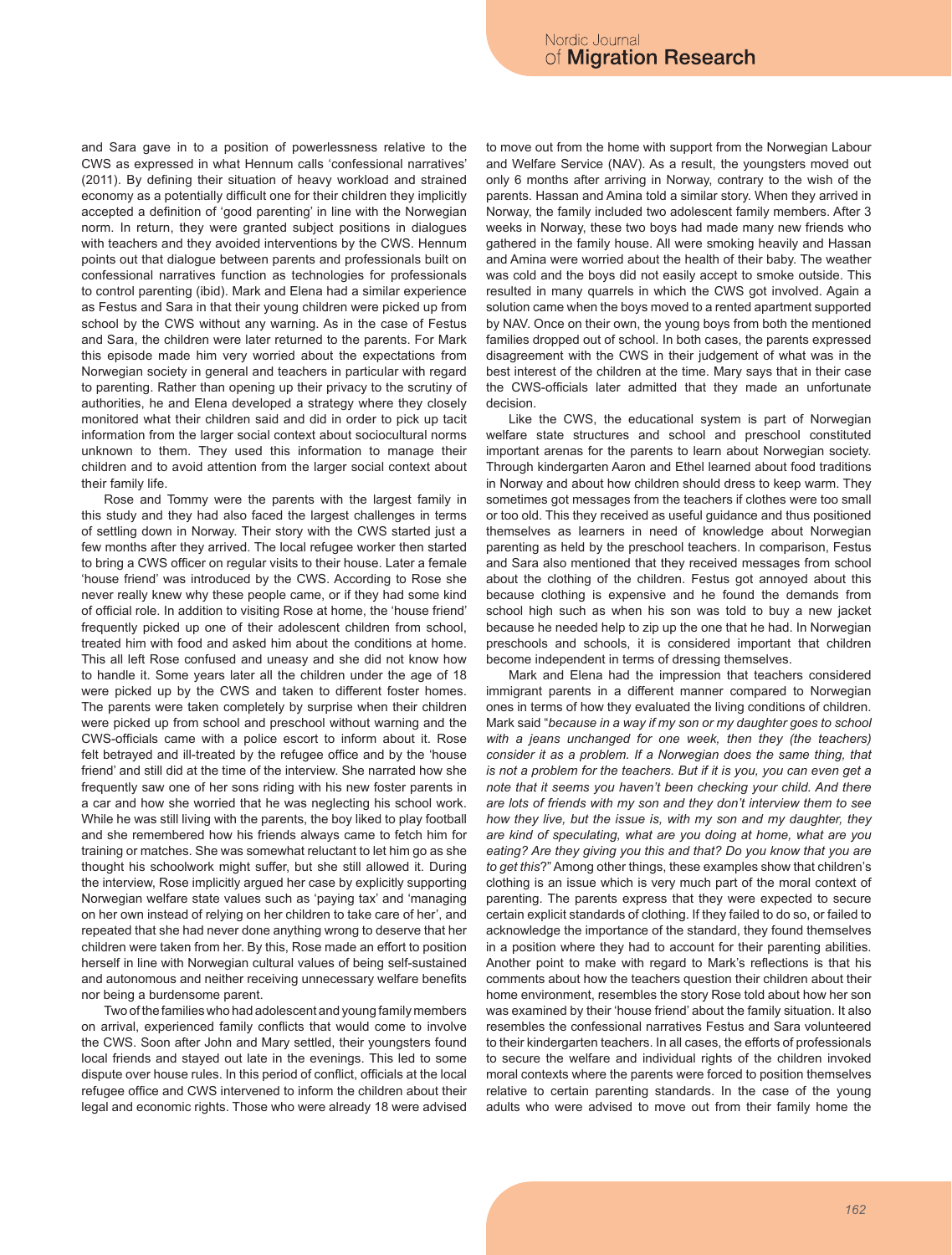invoked context was one where parents should encourage increased independence and responsible self-government in their offspring in line with Norwegian welfare state ideals. By focussing on duty and hierarchical family relations, the African parents were seen to violate this norm.

## **Autonomous parenting**

The experienced normativity of parenting included expectations parents met in terms of securing the happiness and the physical, social and intellectual development of their children.

The degree to which parents of nuclear families in Norway are expected to manage concerns affecting their children was different from what the African parents in the study were used to. Linda found parenting challenging in Norway with three children. In Africa, she said "*all parents are parents to all children. The children can go everywhere, someone is always watching them and they can be outside without any problem. Here they are always inside with mother*". Linda also mentioned how the pattern of living was different with extended families in the same house and always a grandmother, cousin or aunt present to help with practical chores. While she was still living in Africa she ".. *never thought it would be difficult to raise children*." Festus put it this way: "*one of the biggest shocks you get especially when you migrate with kids, is the shock that there isn't like a social structure"*. Ethel also found it difficult with no one to help but tried to see it as part of adjusting to Norwegian everyday life. She said "*Such is life and it is the same for Norwegians, they have no one to ask.*" Again Ethel positioned herself as someone who was aspiring to manage in line with the majority population, but also as someone explicitly different.

The number of children in a family is an issue that became relevant in many of the interviews related to the practical and economic expectations facing the parents. Linda noted that immigrants often have many children and economy is one important reason why relatively few immigrant children take part in organised leisure activities. As far as she knew her children were the only ones with immigrant background in the local sports team. They would have liked to join other activities as well, but she had to say no due to economic constraints. In addition to paying the annual fee for the football group, she was expected to take part in fundraising. Usually this means selling lottery tickets, flowers or huge amounts of expensive toilet paper. With three children she got triple amounts of products to sell. As an immigrant with no relatives or old friends on her list of potential customers she usually ended up buying it all herself. By highlighting family size and a lack of social network as characteristics of immigrant families, Linda explained her challenges by differentiating herself from "Norwegian parents". At the same time, she may have overlooked that many Norwegian parents have similar concerns. John and Mary also commented on the number of children still living with the parents relative to the cost of their activities. Mary said: "*it costs money. But the children it is their happiness, you have to do it.*" And John added "*Thank God they are only two*." In general, the parents in this study experienced the economic burden as heavy and as an obstacle in terms of meeting the needs and wishes of their children in line with what they perceived as prevailing norms. Without a car or a driver license Mark took his son to extracurricular activities by bus and by walking. But his son was not happy as other children went by car and did not have to struggle their way in storm and snowy weather.

The standard of housing is part of the overall situation of children and their parents. After Festus got a permanent job in Norway, he went to his local government office to ask for a favourable loan to buy a house. Such loans were granted to citizens of moderate means. Taken together Festus and Elena did, however, have what was considered a good income, and they did not qualify. Festus recalled the conversation that took place when he found it unreasonable that the loan were granted based on income alone, and not on the total economy of the family. He argued with the official and the answer he got was that "*you know, I didn't tell you to have those kids….. you are rich, you felt you can afford it*". This encounter fuelled his reflections on family and child welfare policies. He now saw huge challenges related to his family size and what he called the "*true standard of living*" in Norway. By this he referred to the expected standard of housing, the expected participation of children in a variety of activities which costed money, and demands from preschool and school regarding the clothes and equipment children should possess. When such standards are implicit in hegemonic parenting practices it implies that if you do not have economic assets but still give birth to children, you are irresponsible and a bad parent. Festus thus realised that that the economic issue alone can place immigrant parents low in the value-mastering hierarchy.

We have seen that welfare structures such as CWS and the educational system take efforts to secure children a certain standard of living which is also ripe with parental expectations. Such standards are 'forced' upon families by the welfare institutions in the sense that if the parents refuse to recognise the standards, welfare institutions will intervene. Through citizens self-government, welfare policies also shape social interaction and power value hierarchies in everyday interaction where parents and neighbours meet. In practice, this means that the freedom of immigrant parents to define other standards than the Norwegian ones is very limited. If they do live by other standards their parenting skills may not be recognised as valid. If Norwegian parenting standards functions as a measure stick for all alike, the welfare state may run the risk of letting a taken for granted sameness in terms of parenting values lead to discrimination in a manner similar to the one pointed to by Lidén (2001) in the school setting.

### **Intergenerational relations**

### *Weakening parental authority*

Many of the episodes narrated in the interviews raise issues of weakening parental authority. Peter and Jane told about their son who was 13 years at the time they arrived in Norway. The boy quickly got involved with new friends in school. When he wanted the same freedom of movement as his friends, this lead to disagreements as Peter expected his son to ask permission before he went off. The boy then presented a paper with the telephone number of the governmental Child and Family Unit and informed the parents that "*if you speak badly against me, if you give me a tap* (slap me) *I call this number.*" Here the perceived threat of the welfare system enabled the child to disregard the wish of the parents as in the cases of the youngsters of John and Mary and Hassan and Amina. The parents found themselves without the power to act in what they perceived as the best interest of their child. Like the boys mentioned earlier, this boy later moved out to stay with friends and dropped out of school and in addition he faced legal issues with the authorities. In the cases when the young children of Festus, Mark, and Rose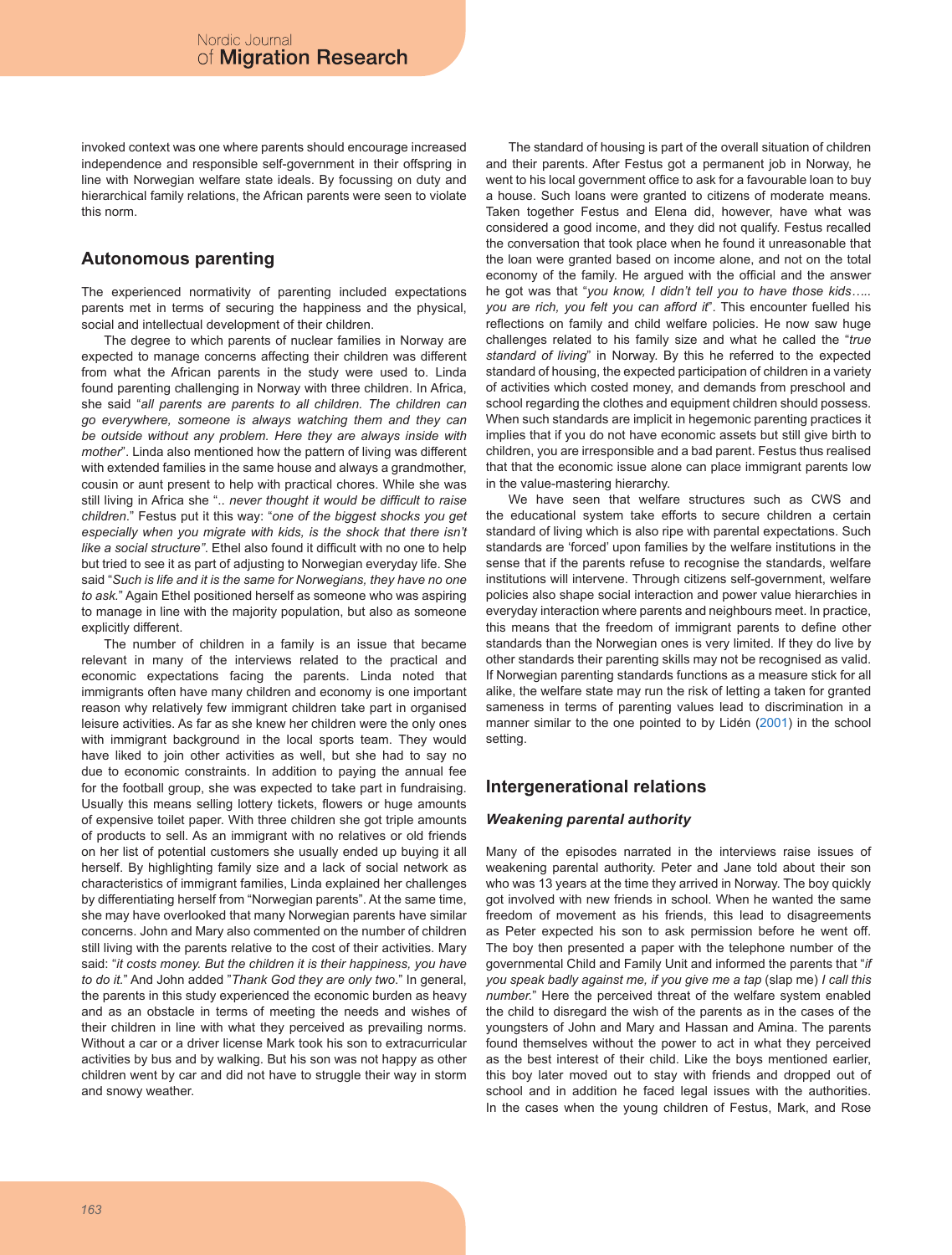were picked up by the CWS, the parents were tacitly positioned as potentially irresponsible and even harmful to their children. Their economic situation, the number of children, and the degree to which they followed 'wrong' parenting norms, all seems to have contributed to the intervention of CWS. In the case of Festus' family, the CWS gave the young children information about their individual rights and told them that they were not supposed to work. Festus sighed: "*The problem is the kids became a bit hard to deal with. Because before they will do certain things for themselves and then it is like they didn't want to do them anymore because somebody has told them you can't do this or the other. For example packing their own food, they then said, we are not supposed to work. This is not work you know!*"

Research shows that expressions of parental authority which are considered legitimate by society are closely related to implicit cultural expectations about child responsibilities, capabilities and needs, just as expressions of parental supportive behaviour are culturally specific (Morelli & Rothbaum 2007). Immigrants from African countries may experience that their expectations towards their children are at odds with the expectations majority parents in Norway hold towards theirs. In our former example, where Ethel expected her children to follow her inside when she wanted to cook dinner, she expected them to accept her decision. She did, however, not expect them to be quiet and not voice their disagreement. Festus expected his children to pack their own food, but he did not expect his son to necessarily zip his jacket without help. Rose expected her son to study hard, but she did not expect him, or encourage him, to play football. John and Hassan and Peter expected their adolescent family members to abide by family rules even if the rules went against the youngsters' own wishes. Linda noted that she no longer can let her children run free without her supervision.

Expectations about rights and responsibilities as well as expectations about development and learning are part of the moral contexts of parenting. When expectations from parents, and from society, are at odds, the moral context of child-parent positioning becomes more complex.

#### *Questioning parental competence*

The adults in the study were well aware that they were viewed as lacking in Norwegian parenting competence. Mark reflected on his own shortcoming like this: "*The issue is how to maintain a standard that you are not sure, so it is a big challenge. Parents are behind and they .. we need also to learn from children. And if you are learning from children, the system will also understand you in a different way that you are not responsible.*"

What Mark pointed to relates to value-mastering hierarchies. He noted that children adapt to the Norwegian way of life quickly compared to the parents. As an adult from a culture with a different moral context of parenting he found himself low in the Norwegian value-mastering hierarchy.

Festus reflected on the changing power-balance between parents and children when parents lack contextual competence. One major challenge for the parents was to evaluate whether the demands from their children were reasonable or not. Festus said "*you have your idea of what is right but you are not sure if you say no this or that one. Is that what a typical parent will do? Then I begin to wonder, are these kids playing me like other kids could be playing their parents regardless of their nationality?*" Festus' parental values were experienced as no longer valid in this new context. This upset the expected relation between him and his children where he was supposed to be the more knowledgeable part. In the Norwegian context, his children soon learned that if disagreements arose they could outwit the parents. In Harre & Langenhove's terms the children were negotiating their rights and obligations of speaking and acting relative to the parents. The parents saw their children empowered by the Norwegian welfare system as well as by their own lack of valuemastering. This in turn made parenting even more challenging.

### **Conclusions**

The narratives told in this study makes visible learning processes among the adult family members in coming to terms with Norwegian parenting expectations. As the cultural norms and the specific expectations became increasingly transparent several of the parents found themselves in positions where they did not have the means to fulfil the perceived expectations or where they did not entirely agree with established practices. The children in the families received information about their rights in school and from the CWS. This information was often infused with negotiations relative to their parents. The resulting positioning of children as individuals with rights-based relations to their parents placed the children well within the logic of emerging welfare state identities with an inherent 'moral of autonomy' and in line with Vike's (2013) point that Norwegian identities are embodying welfare state structures. This same positioning empowered children relative to their parents and made parenting more challenging. It also located parents within value hierarchies reflecting their ability and willingness to meet the rights and needs of their children as defined by Norwegian parenting values. In this position, they often found themselves as "foreigners" or as different from "Norwegians". This illustrates how structural properties of the welfare state meant to secure equality, also power value hierarchies, impact social interaction, and constrain experiences of sameness or difference at the personal level. Paradoxically, the explicit inclusion of children in Norwegian welfare structures made inclusion more challenging for the parents.

This study shows that when adult African immigrants enter subject positions as parents within their social context of small- and medium-sized towns in middle Norway, there is a lack of possibilities for them as 'good parents' to question established Norwegian values or contribute to the range of sociocultural child rearing practices. The reproduction of the division between 'immigrants' and 'Norwegians' which follows from such lack of opportunity may overshadow shared concerns among parents of different origin.

### **Acknowledgements**

We would like to thank the reviewers and editors of NJMR for very constructive comments and suggestions.

**Berit O. Johannesen** is associate professor at the Department of Psychology, Norwegian University of Science and Technology, where she teaches students in the areas of developmental psychology and learning. Her research interests centre on cultural psychological perspectives on human development and children's everyday life. In addition to the project with Lily Appoh on African immigrant families in Norway she is working on projects on children's everyday life and development in Indonesia and Norway.